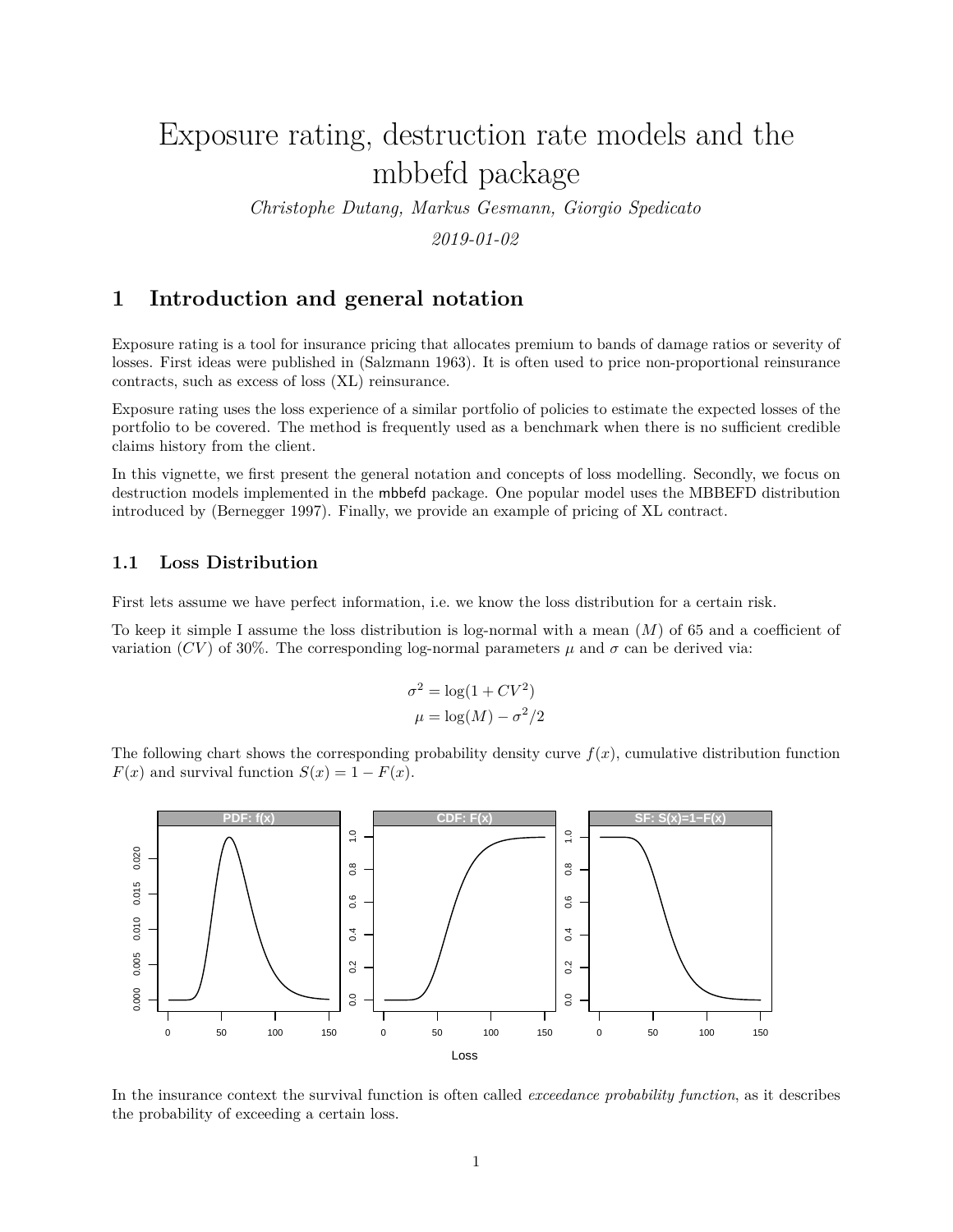## **1.2 Expected Loss**

Let's define *X* as the random variable that describes the ground up loss. The expected loss (in plain English the probability weighted sum of the losses) is then:

$$
E[X] = \int_{-\infty}^{\infty} x f(x) dx
$$

Assuming losses are not negative  $(P(X < 0) = 0)$  this simplifies to:

$$
E[X] = \int_0^\infty x f(x) dx
$$

### **1.3 Limited Expected Loss**

Let's further assume that losses are limited by  $\alpha$  in my contract. Then the limited expected value (LEV), written as  $E[X \wedge \alpha]$ , is given as

$$
E[X \wedge \alpha] = \int_0^\alpha x f(x) dx + \int_\alpha^\infty \alpha f(x) dx
$$

To evaluate this sum of integrals I recall that  $F(x) = \int f(x)dx$  and  $F(\infty) = 1$ . Hence:

$$
\int_{\alpha}^{\infty} \alpha f(x) dx = \alpha \int_{\alpha}^{\infty} f(x) dx = \alpha - \alpha F(\alpha)
$$

The integration by parts theorem  $\int u(x)v'(x) dx = u(x)v(x) - \int v(x)u'(x) dx$  helps me with the first part of the integral:

$$
\int_0^\alpha x f(x)dx = \alpha F(\alpha) - \int_0^\alpha F(x)dx
$$

Therefore:

$$
E[X \wedge \alpha] = \alpha - \int_0^{\alpha} F(x)dx = \int_0^{\alpha} 1 - F(x)dx = \int_0^{\alpha} S(x)dx
$$

The integral describes the area above the CDF up to *α*, or the area under the survival function up to *α*. In the example below the limit  $\alpha$  was set to 100.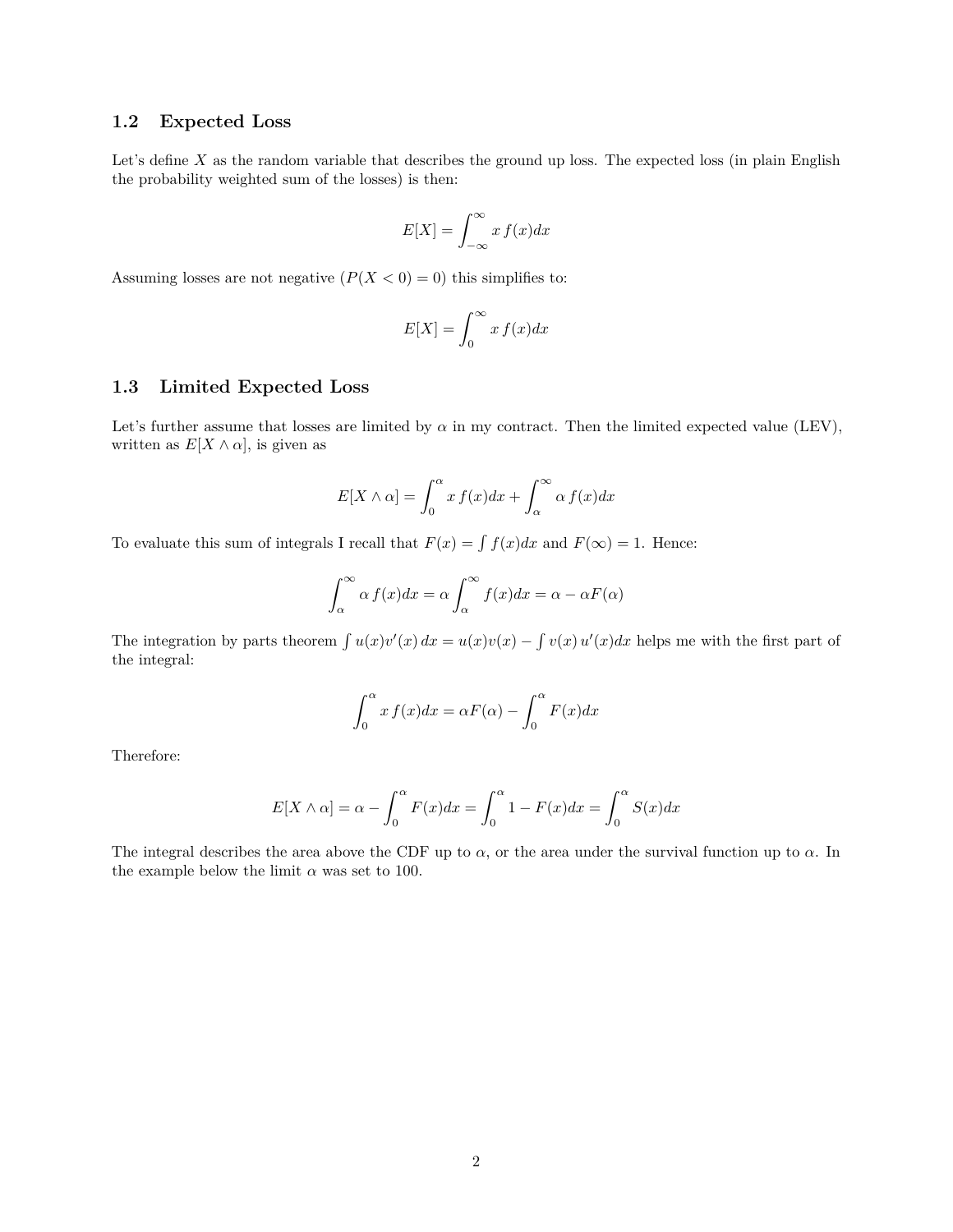

### **1.4 Loss Cost of a Layer**

Suppose I want to insure the layer of claims between 80 and 100.



The expected loss cost would be the difference between the limited expected values of  $E[X \wedge 100] - E[X \wedge 80]$ .  $S \leftarrow function(x) \{ 1 - plnorm(x, mu, sigma) \}$ (lyr <- **integrate**(S, 80, 100)**\$**value)

## [1] 2.158244

## **1.5 Increased Limit Factor**

On the other hand the ratio of the original loss cost with a limit of 100 to a limit of 80 is called an increased limit factor (ILF):

(ILF <- **integrate**(S, 0, 100)**\$**value **/ integrate**(S, 0, 80)**\$**value)

### ## [1] 1.03481

Therefore we would expect the LEV to increase by 3.5% as the limit increases from 80 to 100.

Note ILFs are often used for pricing casualty business.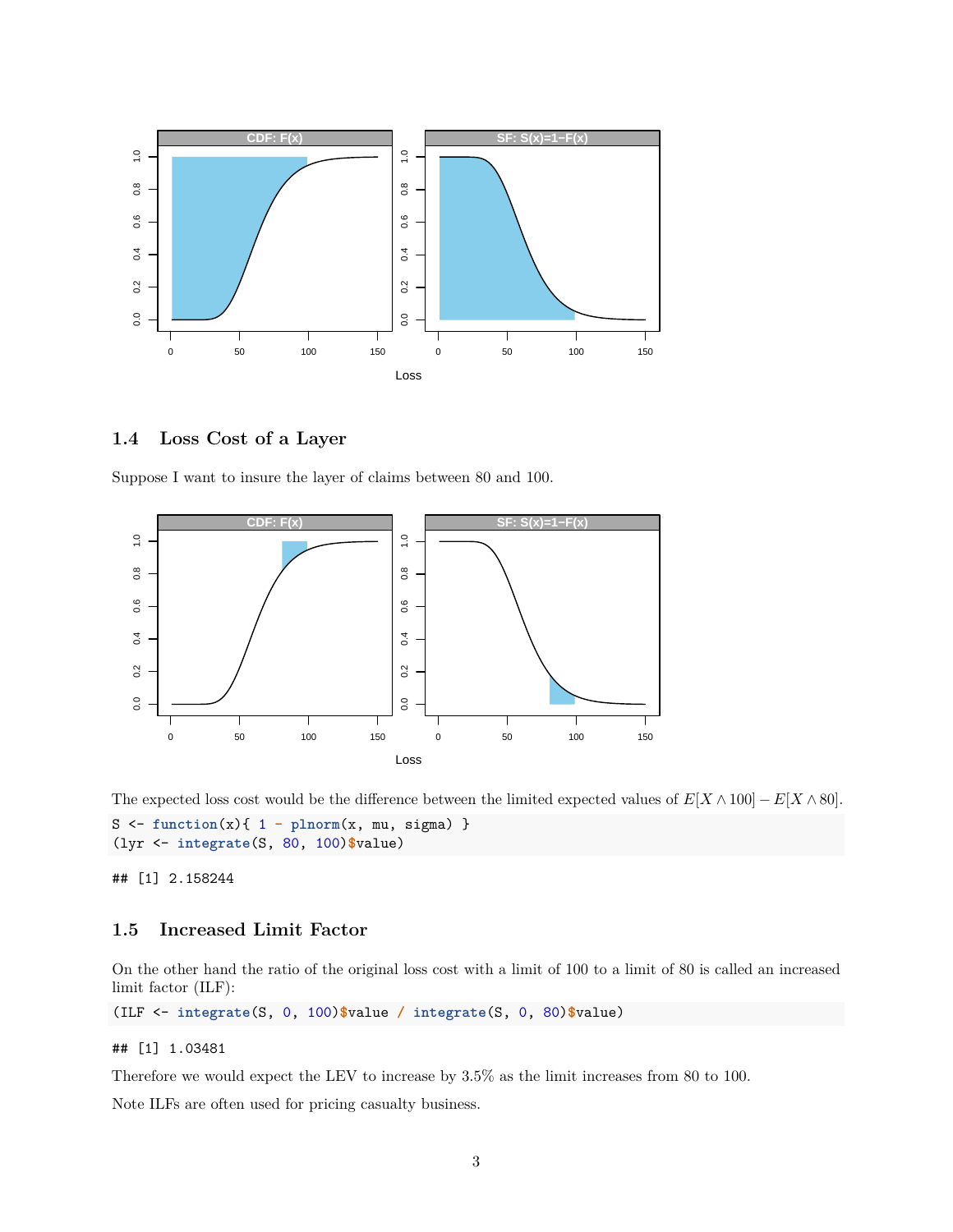## **1.6 Exposure curves**

From the loss distribution we could read of the expected loss for any layer. However, often we will not have that level of information about the risk.

Instead, we will have to infer information from others risks that share similar loss characteristics as a function of the overall exposure, assuming that the relative loss size distribution is independent of the individual risk characteristic.

Hence, we will require a view on the expected full value loss cost for the overall exposure.

## **1.6.1 Normalising loss experience using TIV and MPL**

To make risks more comparable we look at ratio of losses to the underlying exposure, where the exposure is given as the sum insured (SI), or better the total insured value (TIV), or perhaps as the maximum probable loss (MPL).

Other definitions and measures are also popular, such as possible maximum loss (PML), estimate maximum loss (EML), or maximum foreseeable loss (MFL).

While the TIV and SI are straightforward to understand, the other metrics can be little more challenging to assess.

Suppose we insure a big production plant with of several buildings against fire. It is unlikely that a fire will destroy the whole facility, instead it is believed that the distance between the building will ensure that fires can be contained in a local area. Hence the MPL might be only the highest value of any of those buildings.

Shifting the metric from loss amounts to damage ratio or destruction rates (loss as a % of the exposure metric) allows us to compare and benchmarks risks.

## **1.6.2 Analysing deductibles**

Most insurance policies are written with a deductible, so that the insured will cover the first \$X of the losses.

Thus, the reinsurer needs to understand, by how much the claims burden is reduced for a given deductible.

From the previous section we have learned how to calculate the limited expected value, which is the loss cost to the insured.

The exposure curve (or also called *first loss curve* or *original loss cure* ) is defined as the proportion of the LEV for a given deductible *d* compared to the overall expected claims cost  $E[X]$ :

$$
G(d) = \frac{E[X \wedge d]}{E[X]}
$$

For our example, using a log-normal distribution and a MPL of 200 we get:

```
MPL <- 200
ExpectedLoss <- 65
Deductible <- seq(0, MPL, 1)
G <- sapply(Deductible, function(x){
 LEVx <- integrate(S, 0, x)$value
 LEVx/ExpectedLoss
})
plot(Deductible/MPL, G,
     t="l", bty="n", lwd=1.5,
     main="Exposure Curve",
```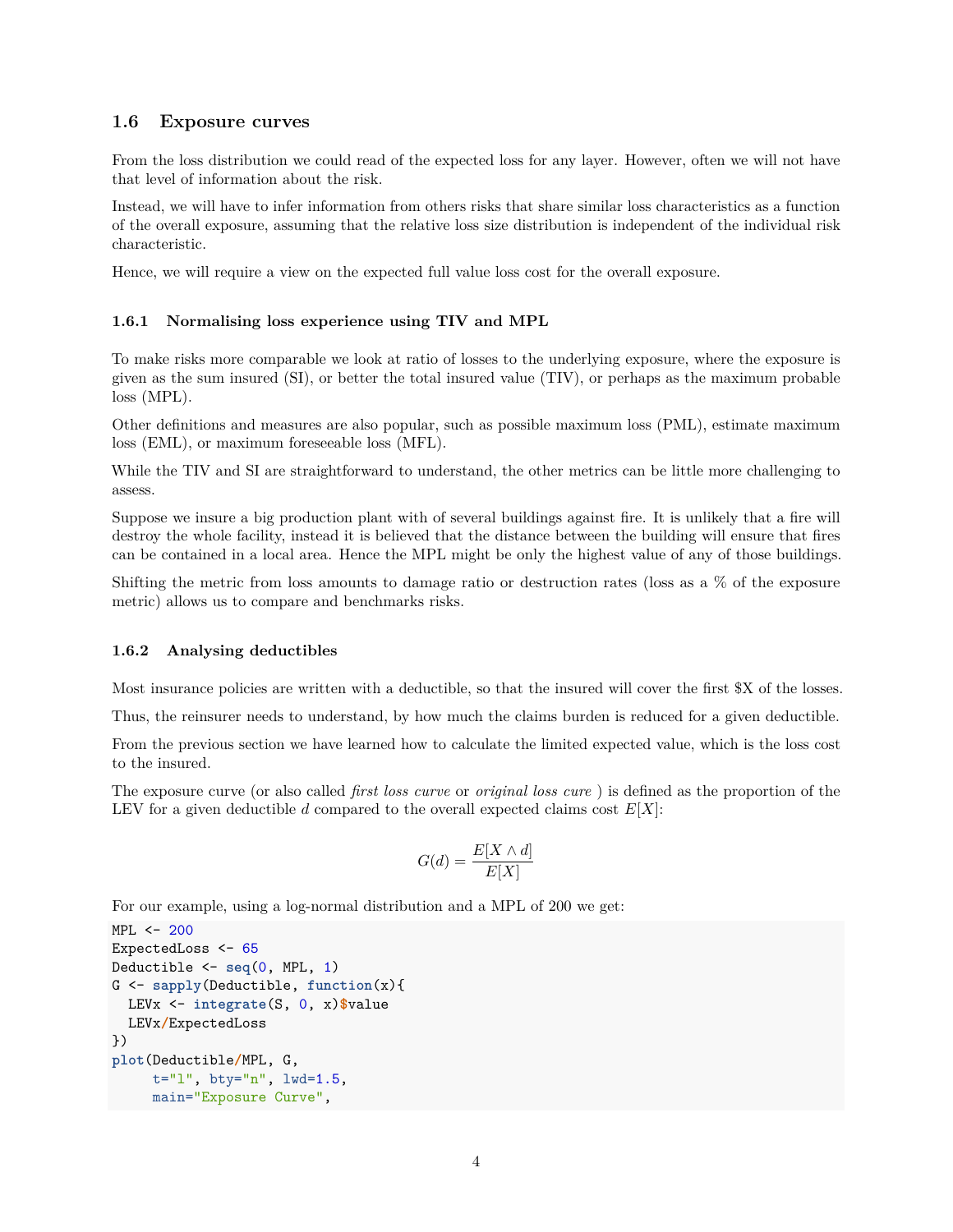```
xlab="Deductible as % of MPL",
     ylab="% of expected loss paid by insured",
     xlim=c(0,1), ylim=c(0,1))
abline(a=0, b=1, lty=2)
```


The steepness of the curve is related to the severity of the loss distribution. The closer the curve is to the diagonal the greater the proportion of large loss.

If all losses were total losses then the exposure curve would be identical with the diagonal.

Different perils and exposures will have different exposure curves. Well known exposure curves are those used by Swiss Re and Lloyd's.

## **2 Destruction rate models**

### **2.1 Classic distributions**

As already mentioned, the exposure curve function of *X* is defined as the ratio of the limited expected value and the expectation. Since the loss  $X$  is a positive random variable, the exposure curve is

$$
G_X(d) = \frac{\int_0^d (1 - F_X(x)) dx}{\int_0^1 (1 - F_X(x)) dx}.
$$

Note that the exposure curve is a concave function for  $d \in ]0,1[$ .

There is a direct link between the distribution function and the exposure curve. Since

$$
F_X(x)=\left(1-\frac{G'_X(x)}{G'_X(0)}\right)1\!\!1_{[0,1[}(x)+1\!\!1_{[1,+\infty[}(x),
$$

defining the exposure curve or the distribution function is equivalent. The exposure curve is also a concave increasing function, see e.g.(Antal 2003).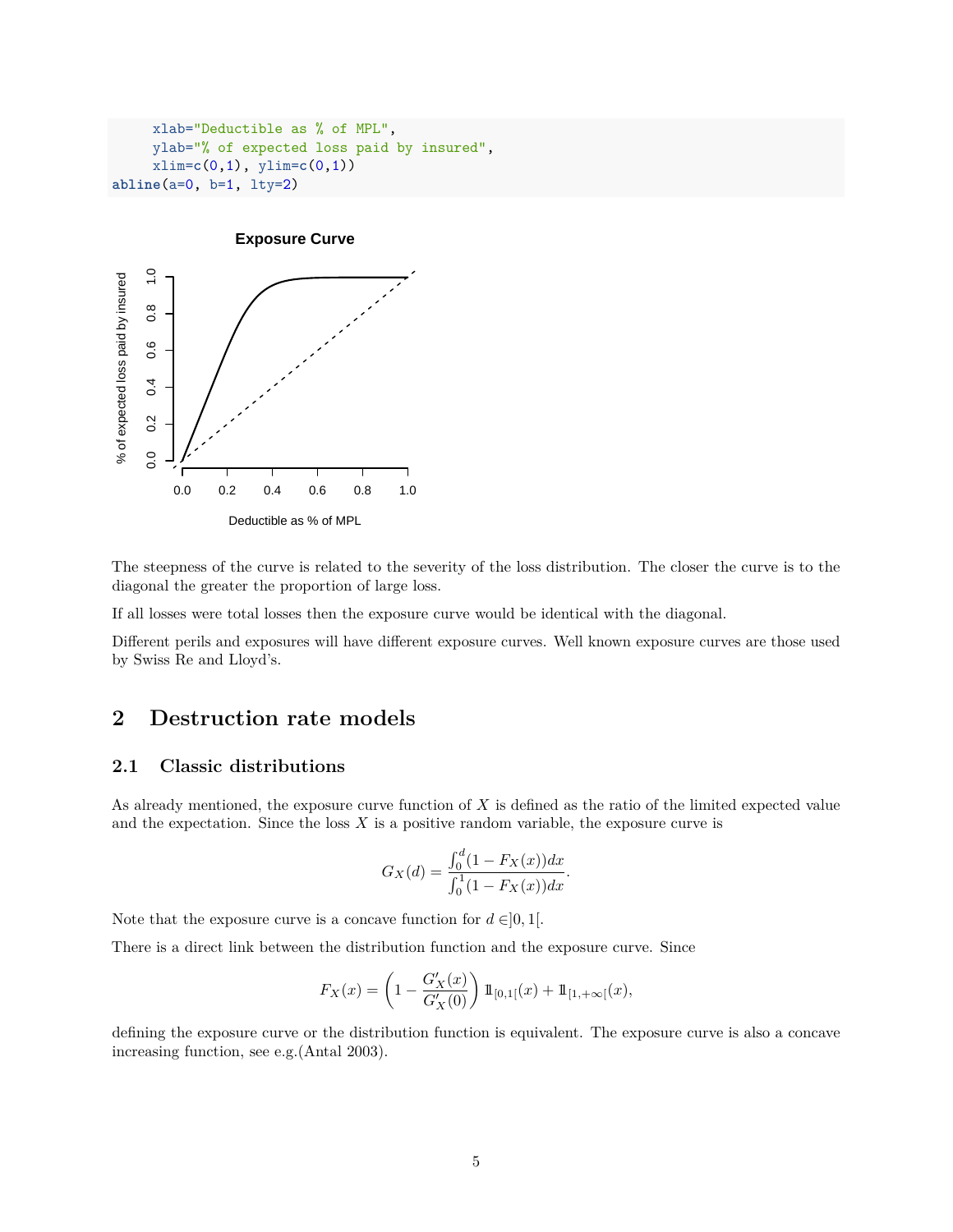#### **2.1.1 Uniform distribution**

The most trivial example of exposure curve is obtained for the uniform distribution on *I*. We consider  $F_X(x) = x$  leading to

$$
G_X(d) = d(2-d).
$$

#### <span id="page-5-0"></span>**2.1.2 Beta distribution**

A more interesting example is obtained for the Beta distribution on *I* (e.g.(Johnson, Kotz, and Balakrishnan 1994)) for which the density is  $f_X(x) = x^{a-1}(1-x)^{b-1}/\beta(a,b)$  for  $x \in ]0,1[$  and  $a,b>0$  where  $\beta(.,.)$  denotes the beta function, see e.g.(Olver et al. 2010). The distribution function is obtained in terms of the incomplete beta ratio function  $F_X(x) = \beta(x; a, b)/\beta(a, b) = I(x; a, b)$ . We get

$$
G_X(d)\beta(a, b; x) - \frac{x^a(1-x)^b}{a\beta(a, b)} + x(1 - \beta(a, b; x))\frac{a+b}{a},
$$

where  $\beta$ ( $\ldots$ ,) denotes the incomplete beta function.

## **2.2 One-inflated distributions**

#### **2.2.1 Characterizations**

Let us consider a continuous distribution function  $F_0$  of a random variable  $X_0$ . The corresponding distribution function of the one-inflated random variable  $X_1$  is

$$
F_1(x) = (1 - p_1)F_0(x) + p_1 1\!\!1_{[1, +\infty[}(x).
$$

There is no density but an improper density  $(1 - p)F'_0(x)$  and a probability mass  $p_1$  at  $x = 1$ .

#### **2.2.2 The one-inflated beta distribution**

We consider the one-inflated beta distribution. Using Section [2.1.2,](#page-5-0) we obtain the following distribution function

$$
F_X(x) = \begin{cases} 0 & \text{if } x < 0\\ I(x; a, b)(1 - p_1) & \text{if } 0 \le x < 1\\ 1 & \text{if } x \ge 1 \end{cases}
$$

where  $I(x; a, b)$  denotes the incomplete beta ratio function. This leads to a non-null probability at  $x = 1$ ,  $P(X = 1) = p_1$ . The improper density function is

$$
\tilde{f}_X(x) = (1 - p_1) \frac{x^{a-1}(1-x)^{b-1}}{\beta(a,b)}.
$$

The expectation is

$$
E(X) = p_1 + (1 - p_1) \frac{a}{a + b}.
$$

The exposure curve is

$$
G_X(d) = \frac{(1-p_1)\left(1 - I(d;a,b)\frac{b}{a+b} - \frac{d^a(1-d)^b}{(a+b)\beta(a,b)}\right) + p_1d}{p_1 + (1-p_1)\frac{a}{a+b}}.
$$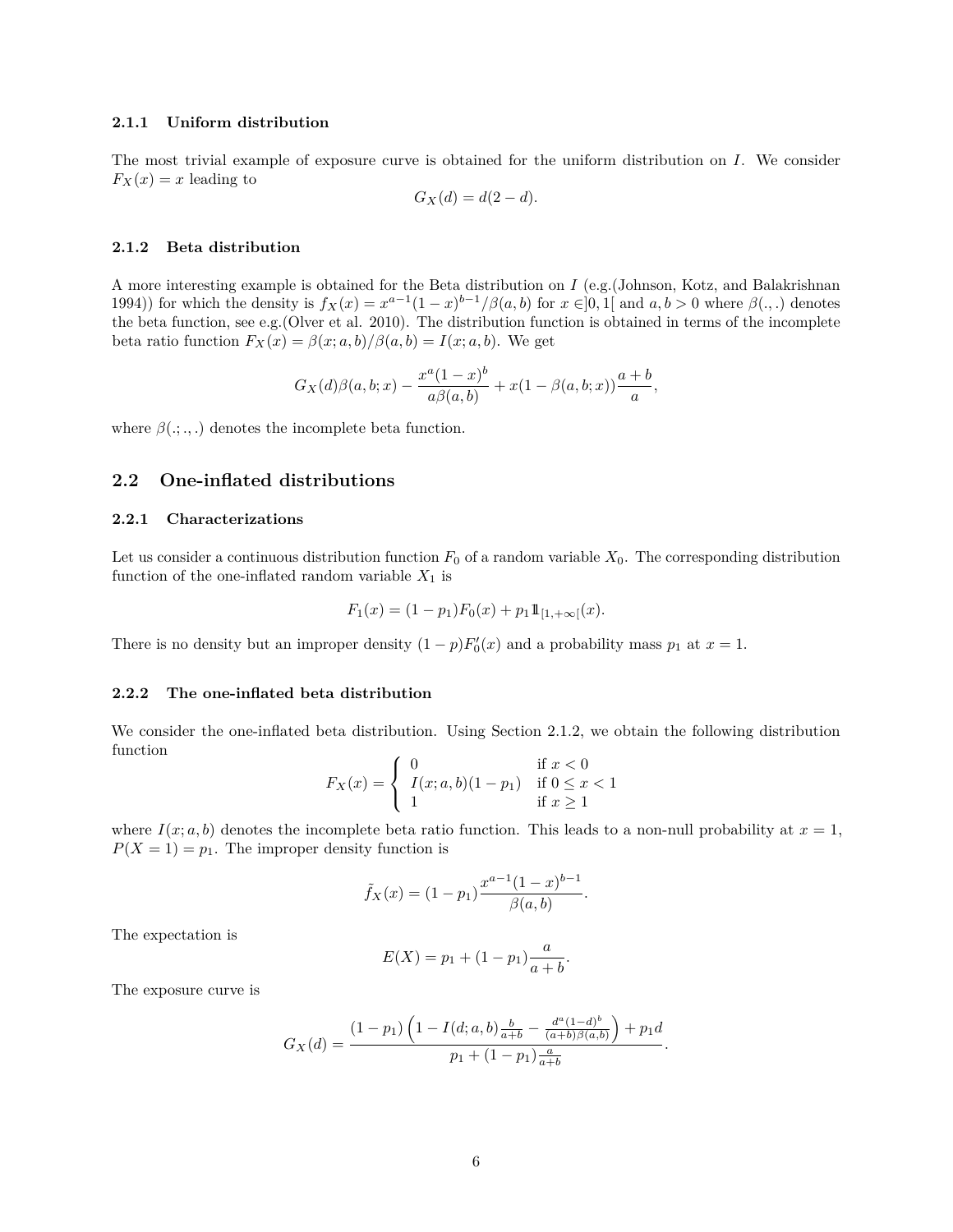#### **2.3 The MBBEFD distribution, first parametrization**

We denote this first parametrization by MBBEFD $(a, b)$ . We define the parameter domain  $\mathcal{D}_{a,b}$  as

$$
\mathcal{D}_{a,b} = \{(a,b) \in \mathbb{R}^2, a+1 > 0, a(1-b) > 0, b > 0\} \cup \{(a,b), a = +\infty, b < 1\}.\tag{1}
$$

Let us note that this domain includes two particular sets  $\mathcal{D}_{a,1} = \{(a,1), a+1 > 0\}$  and  $\mathcal{D}_{0,b} = \{(0,b), b > 0\}.$ 

#### **2.3.1 Characterization by the exposure curve**

The MBBEFD distribution is defined by the following exposure curve for  $(a, b) \in \mathcal{D}_{a,b}$ 

$$
\forall x \in I, \ G_X(x) = \begin{cases} \frac{\ln(\frac{a+b^x}{a+1})}{\ln(\frac{a+b}{a+1})} & \text{if } a(1-b) > 0\\ \frac{1-b^x}{1-b} & \text{if } a = +\infty \text{ and } b < 1\\ x & \text{if } a = 0 \text{ or } b = 1. \end{cases}
$$
 (2)

The two special cases of  $a(1-b) = 0$  correspond to  $\mathcal{D}_{a,1}$  and  $\mathcal{D}_{0,b}$ . Note that the denominator is a normalizing constant to ensure the term belongs to [0*,* 1].

#### **2.3.2 Distribution, density and quantile functions**

Differentiating  $G_X$ , we obtain the following distribution function for  $(a, b) \in \mathcal{D}_{a,b}$ 

$$
\forall x \in I, \ F_X(x) = \begin{cases} \left(1 - \frac{(a+1)b^x}{a+b^x}\right) 1\!\!1_{[0,1[}(x) + 1\!\!1_{[1,+\infty[}(x))] & \text{if } a(1-b) > 0\\ (1-b^x) 1\!\!1_{[0,1[}(x) + 1\!\!1_{[1,+\infty[}(x))] & \text{if } a = +\infty \text{ and } b < 1\\ 1\!\!1_{[1,+\infty[}(x)) & \text{if } a = 0 \text{ or } b = 1. \end{cases} \tag{3}
$$

Note that the MBBEFD distribution is a mixed-type distribution with mass probability at  $x = 1$ 

$$
P(X = 1) = \frac{(a+1)b}{a+b} = p_{a,b},
$$
\n<sup>(4)</sup>

which equals to 1 when  $a(1 - b) = 0$ . In other words, for  $\mathcal{D}_{a,1}$  and  $\mathcal{D}_{0,b}$ , *X* has a Dirac distribution at  $x = 1$ . When  $a = +\infty$ , the total loss probability is  $P(X = 1) = b$ .

For  $a(1-b) > 0$ , the improper density function is

$$
\tilde{f}_X(x) \begin{cases}\n-\frac{a(a+1)b^x \ln(b)}{(a+b^x)^2} 1\!\!1_{[0,1[}(x)) & \text{if } a(1-b) > 0 \\
-\ln(b)b^x 1\!\!1_{[0,1[}(x)) & \text{if } a = +\infty \text{ and } b < 1 \\
0 & \text{if } a = 0 \text{ or } b = 1.\n\end{cases}
$$
\n(5)

The quantile function is

$$
\forall p \in [0,1], \ q_X(p) = \begin{cases} \frac{\ln\left(\frac{(1-p)a}{a+p}\right)}{\ln(b)} 1\!\!1_{[0,1-p_{a,b}[}(p) + 1\!\!1_{[1-p_{a,b},1]}(p)) & \text{if } a(1-b) > 0\\ \frac{\ln(1-p)}{\ln(b)} 1\!\!1_{[0,1-b[}(p) + 1\!\!1_{[1-b,1]}(p)) & \text{if } a = +\infty \text{ and } b < 1\\ 1\!\!1_{[0,1]}(p) & \text{if } a = 0 \text{ or } b = 1. \end{cases} \tag{6}
$$

#### **2.3.3 Moments**

Using the definition of the exposure curve, we have  $E(X) = 1/G'_{X}(0)$ . The expectation for MBBEFD(*a, b*) is

$$
E(X) = \frac{\ln(\frac{a+b}{a+1})}{\ln(b)}(a+1).
$$

When  $a = 0$  or  $b = 1$ , the expectation is simply  $E(X) = 1$ .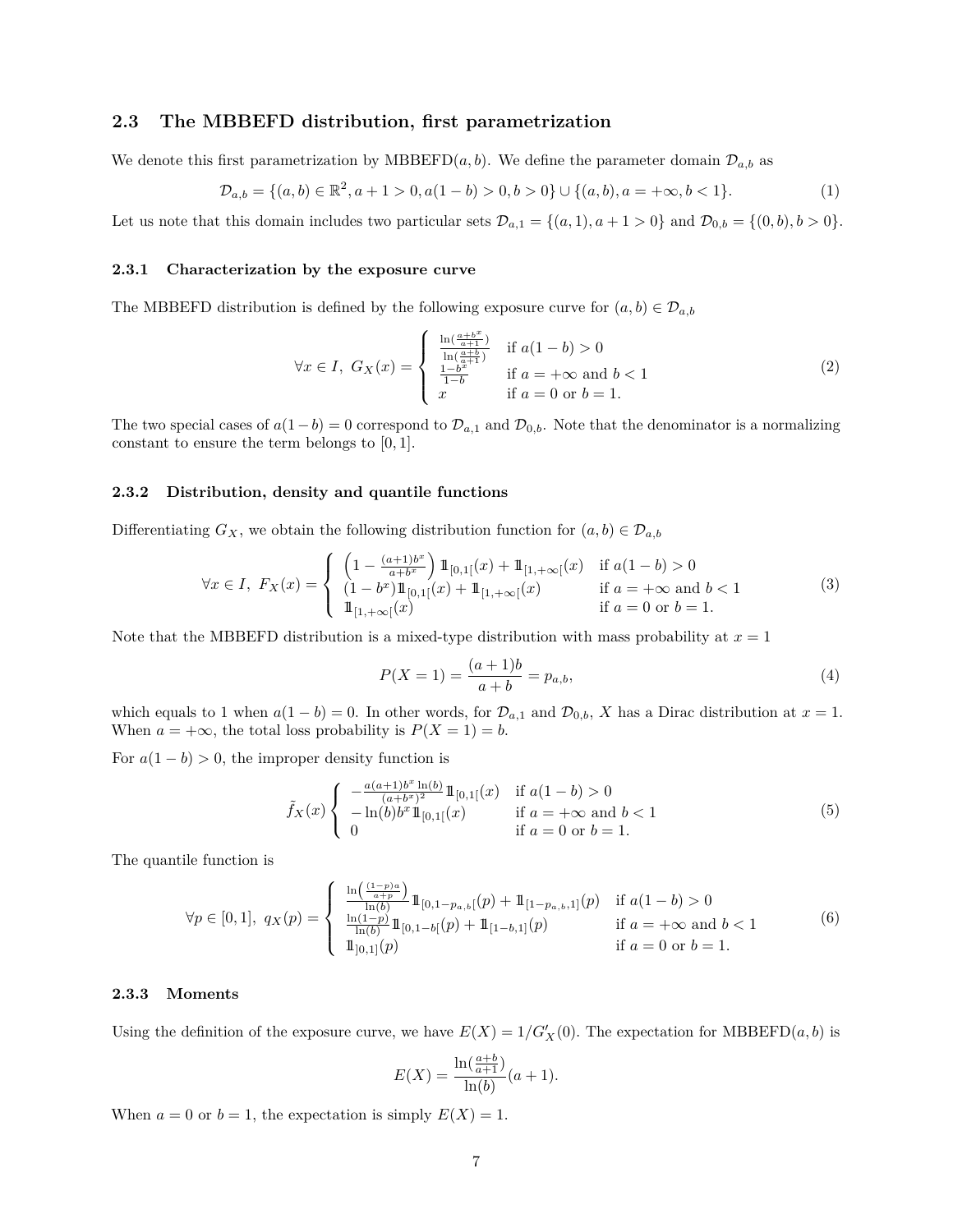### **2.4 The MBBEFD distribution, second parametrization**

#### **2.4.1 Parameter domain**

For fitting purposes and for verifying parameter constraints, (Bernegger 1997) proposed a second parametrization MBBEFD $(g, b)$ . Using the following parameter  $g = 1/p_{a,b}$ , it is possible to reformulate the  $MBBEFD(a, b)$ . That is

$$
g = \frac{a+b}{(a+1)b} \Leftrightarrow a = \frac{(g-1)b}{1-gb}.
$$

So  $g \ge 1$  guarantees that  $\frac{a+b}{(a+1)b} \in [0,1]$ , in addition to  $b > 0$ . The special case  $g = 1$  leading to a Dirac distribution at  $x = 1$  corresponds to  $a(1 - b) = 0$  in the previous parametrization. The parameter domain is

$$
\widetilde{\mathcal{D}}_{g,b} = \left\{ (g,b) \in \mathbb{R}^2, b > 0, g \ge 1 \right\}.
$$

#### **2.4.2 Characterization by the exposure curve**

The exposure curve is defined for  $x \in [0, 1]$  as

$$
G_X(x) = \begin{cases} \frac{\ln(\frac{(g-1)b}{1-b} + \frac{1-gb}{1-b}b^x)}{\ln(gb)} & \text{if } g > 1, b \neq 1, b \neq 1/g\\ \frac{\ln(1+(g-1)x)}{\ln(g)} & \text{if } g > 1, b = 1\\ \frac{1-b^x}{1-b} & \text{if } g > 1, bg = 1\\ x & \text{if } g = 1 \text{ or } b = 0 \end{cases} \tag{7}
$$

Note that the case  $g > 1$ ,  $bg = 1$  implies  $g = 1/b$ ,  $b < 1$ .

#### **2.4.3 Distribution, density and quantile functions**

The resulting distribution function is

$$
F_X(x) = \begin{cases} \n\left(1 - \frac{1 - b}{(g - 1)b^{1 - x} + 1 - gb}\right) 1\!\!1_{[0, 1]}(x) + 1\!\!1_{[1, +\infty[}(x)) & \text{if } g > 1, b \neq 1, b \neq 1/g \\
\left(1 - \frac{1}{1 + (g - 1)x}\right) 1\!\!1_{[0, 1]}(x) + 1\!\!1_{[1, +\infty[}(x)) & \text{if } g > 1, b = 1 \\
\left(1 - b^x\right) 1\!\!1_{[0, 1]}(x) + 1\!\!1_{[1, +\infty[}(x)) & \text{if } g > 1, bg = 1 \\
1\!\!1_{[1, +\infty[}(x)) & \text{if } g = 1 \text{ or } b = 0\n\end{cases} \tag{8}
$$

As in the previous parametrization, there is a non-null probability at  $x = 1$ ,

$$
P(X=1) = 1/g.\tag{9}
$$

The improper density function is for  $x \in ]0,1[$ 

$$
\tilde{f}_X(x) = \begin{cases}\n\frac{(1-b)\ln(b)b^{1-x}}{((g-1)b^{1-x} + 1 - gb)^2} & \text{if } g > 1, b \neq 1, b \neq 1/g \\
\frac{g-1}{(1+(g-1)x)^2} & \text{if } g > 1, b = 1 \\
-\ln(b)b^x & \text{if } g > 1, bg = 1 \\
0 & \text{if } g = 1 \text{ or } b = 0\n\end{cases}
$$
\n(10)

The quantile function is

$$
\forall p \in [0,1], q_X(p) = \begin{cases} \left(1 - \frac{\ln\left(\frac{gb-1}{g-1} + \frac{1-b}{(1-p)(g-1)}\right)}{\ln(b)}\right) 1\!\!1_{[0,1-1/g]}(p) + 1\!\!1_{[1-1/g,1]}(p) & \text{if } g > 1, b \neq 1, b \neq 1/g\\ \frac{p}{(1-p)(g-1)} 1\!\!1_{[0,1-1/g]}(p) + 1\!\!1_{[1-1/g,1]}(p) & \text{if } g > 1, b = 1\\ \frac{\ln(1-p)}{\ln(b)} 1\!\!1_{[0,1-1/g]}(p) + 1\!\!1_{[1-1/g,1]}(p) & \text{if } g > 1, bg = 1\\ 1\!\!1_{[0,1]}(p) & \text{if } g = 1 \text{ or } b = 0 \end{cases} \tag{11}
$$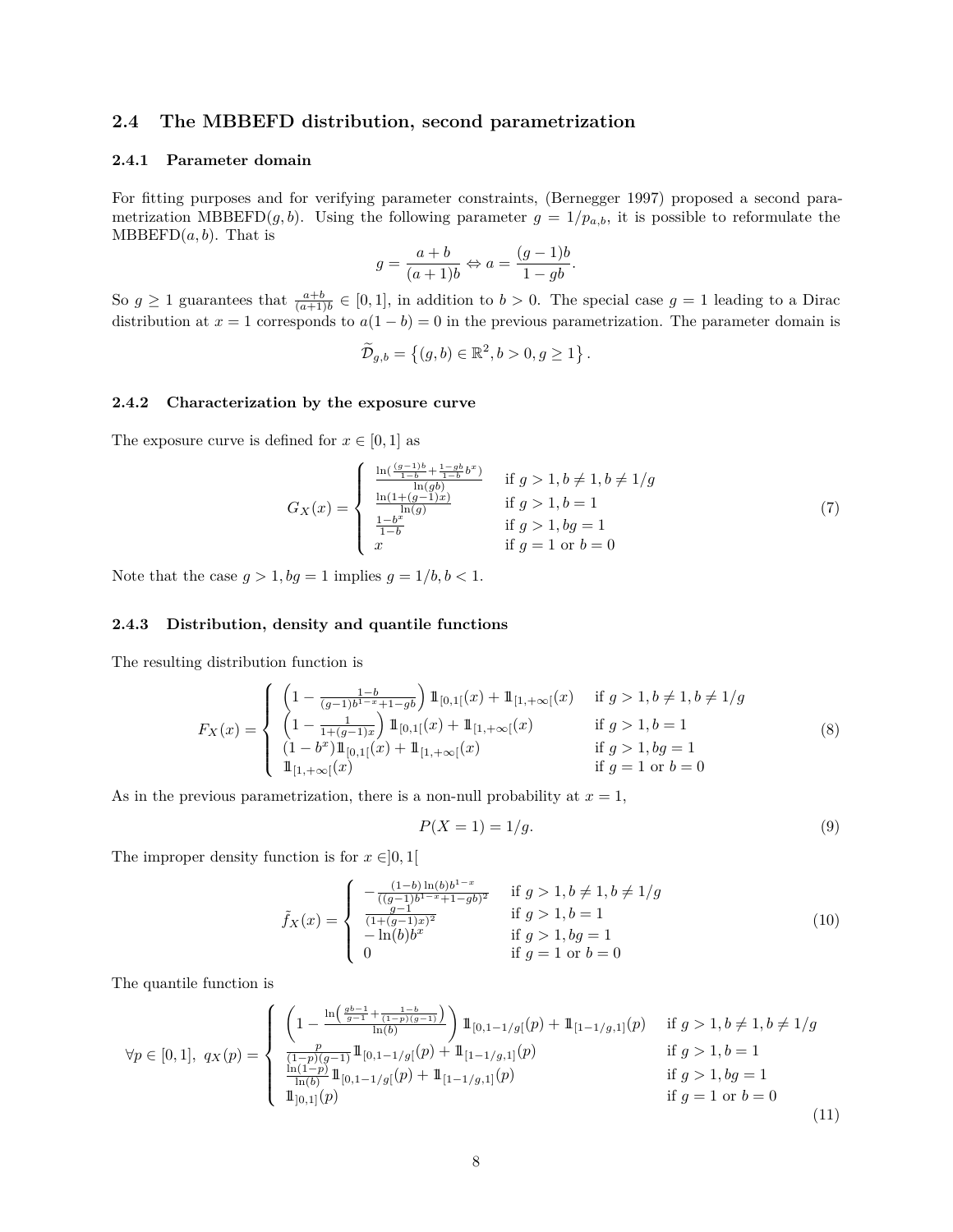#### **2.4.4 Moments**

Let us compute the first two moments.

$$
E(X) = 1/G'_X(0) = \begin{cases} \frac{\ln(gb)(1-b)}{\ln(b)(1-gb)} & \text{if } g > 1, b \neq 1, b \neq 1/g\\ \frac{\ln(g)}{g-1} & \text{if } g > 1, b = 1\\ \frac{b-1}{\ln(b)} & \text{if } g > 1, bg = 1\\ 1 & \text{if } g = 1 \text{ or } b = 0 \end{cases}
$$

## **3 Fitting methods and pricing examples**

#### **3.1 Fitting methods: MLE and TLMME**

We consider two fitting methods, namely the maximum likelihood estimation (MLE) and the total-loss-moment matching estimation. Both methods are implemented in the fitDR function of the mbbefd package.

As its name suggest, the maximum likelihood function consists in maximizing the likelihood function defined as

$$
\mathcal{L}(\theta, x_1, \dots, x_n) = \prod_{i=1}^n f_X(x_i)
$$

where  $f_X$  denotes the density of the loss random variable X and  $\theta$  is the parameter vector. When X is a continuous non-inflated distribution, *f<sup>X</sup>* is the usual density function (obtained by differentiating the distribution function) when *X* is a mixed-type distribution with a non-null probability  $P(X = 1)$ ,  $f_X$  is the product of  $P(X = x)1\!\!1_{x=1}$  and  $F'_X(x)1\!\!1_{x \neq 1}$ .

For example when considering the beta distribution, the likelihood function is

$$
\mathcal{L}((a,b),x_1,\ldots,x_n)=\prod_{i=1}^n\frac{x_i^{a-1}(1-x_i)^{b-1}}{\beta(a,b)}.
$$

The total-loss-moment matching estimation consists in matching the total loss and the first moments of a distribution. That is we solve the system

$$
\begin{cases}\nP(X = 1; \theta) = tl_n \\
E(X; \theta) = \bar{x}_n \\
\vdots \\
E(X^k; \theta) = m_{n,k}\n\end{cases}\n\text{ where }\n\begin{cases}\ntl_n = \frac{1}{n} \sum_{i=1}^n \mathbb{1}_{x_i = 1}, \\
\bar{x}_n = \frac{1}{n} \sum_{i=1}^n x_i, \\
m_{n,k} = \frac{1}{n} \sum_{i=1}^n (x_i)^k.\n\end{cases}
$$

The number of equation  $k+1$  equals the number of parameters. This methods is relevant only for one-inflated distributions as for classic continuous distributions such as the beta distribution we know that  $P(X = 1) = 0$ .

The fitDR function of the mbbefd package returns an object of class "DR" inheriting from the "fitdist" class for which generic functions are available print, plot, summary, gofstat. There is also a bootstrap procedure implemented in the bootDR function.

#### **3.2 Examples**

Let us fit some distributions with a simulated dataset based on a mixture of two distributions (regular beta and mbbefd).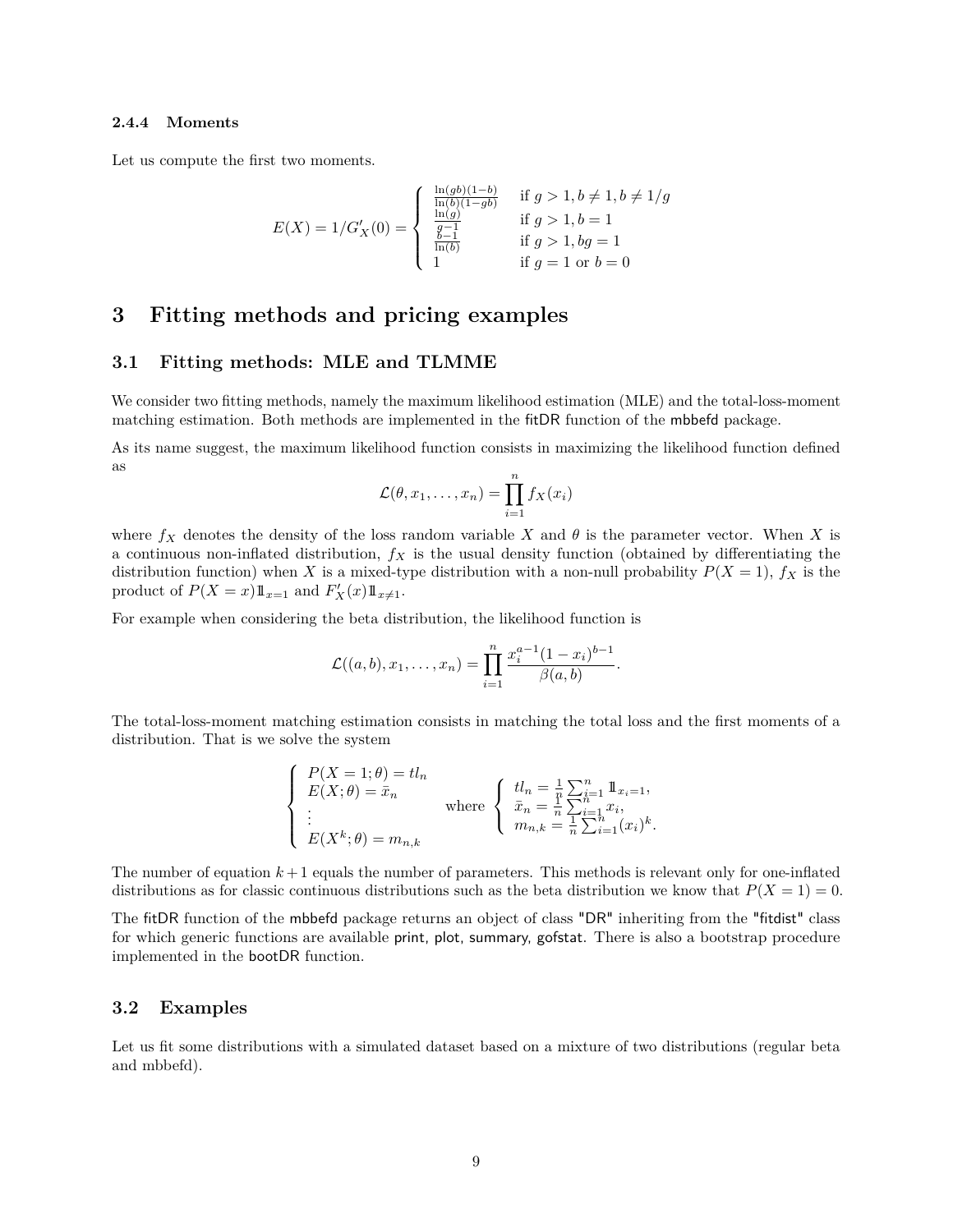```
library(mbbefd)
set.seed(123456)
x <- c(rbeta(50, 3, 1/2), rmbbefd(50, 1/2, 1/10))
f1 <- fitDR(x, "mbbefd", method="mle")
summary(f1)
## Fitting of the distribution ' mbbefd ' by maximum likelihood
## Parameters :
## estimate Std. Error
## a 0.035909278 NA
## b 0.009872438 NA
## Loglikelihood: -39.69145 AIC: 83.3829 BIC: 88.59324
## Correlation matrix:
## [1] NA
b1 <- bootDR(f1, niter=20)
summary(b1)
## Parametric bootstrap medians and 95% percentile CI
## Median 2.5% 97.5%
## a 0.03603436 0.012784198 0.06813441
## b 0.00930872 0.002569712 0.02273344
par(mfrow=c(1, 2))
denscomp(f1, demp=TRUE)
plot(b1, enhance=TRUE)
```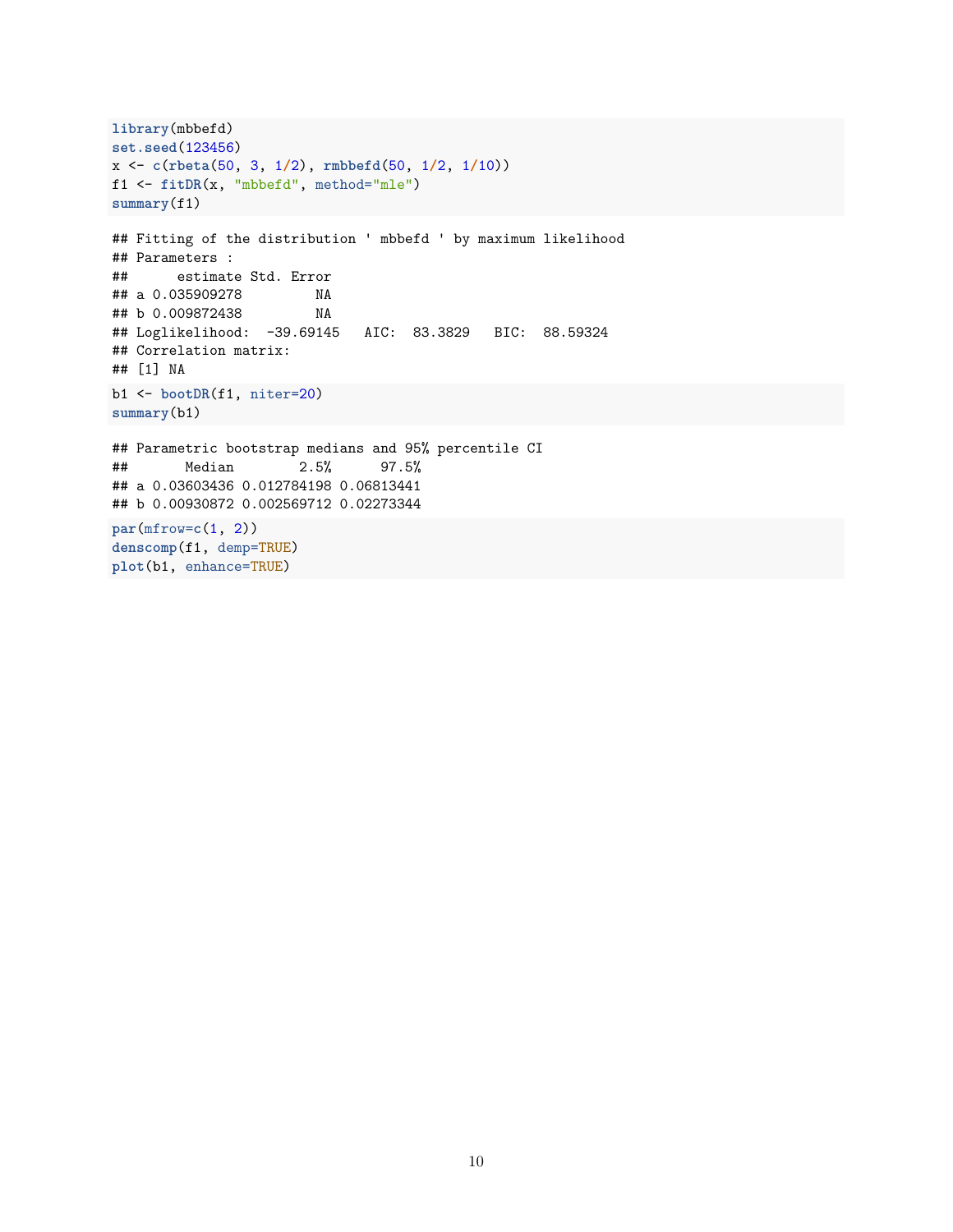## **stogram and theoretical densities**

## **Bootstrapped val**





The graph correspond respectively to the histogram (and empirical density) against the fitted density and a two-dimensional level curve and scatter plot for bootstrap parameters.

As in the fitdistrplus package, we can compare multiple fits on the same graph or with the same statistics. We just have to pass a list of "DR" objects.

```
f2 <- fitDR(x, "oibeta", method="mle")
f3 <- fitDR(x, "oiunif", method="mle")
gofstat(list(f1, f2, f3))
## Goodness-of-fit statistics
## 1-mle-mbbefd 2-mle-oibeta 3-mle-oiunif
## Kolmogorov-Smirnov statistic 0.1400000 0.1400000 0.2154661
## Cramer-von Mises statistic 0.2715687 0.1414871 1.7856663
## Anderson-Darling statistic Inf Inf Inf
##
## Goodness-of-fit criteria
## 1-mle-mbbefd 2-mle-oibeta 3-mle-oiunif
## Akaike's Information Criterion 83.38290 41.84037 82.99270
## Bayesian Information Criterion 88.59324 49.65588 85.59787
par(mfrow=c(1, 2))
cdfcomp(list(f1, f2, f3), leg=c("mbbefd", "oibeta", "oiunif"))
denscomp(list(f1, f2, f3), leg=c("mbbefd", "oibeta", "oiunif"), ylim=c(0,4), xleg="topleft")
```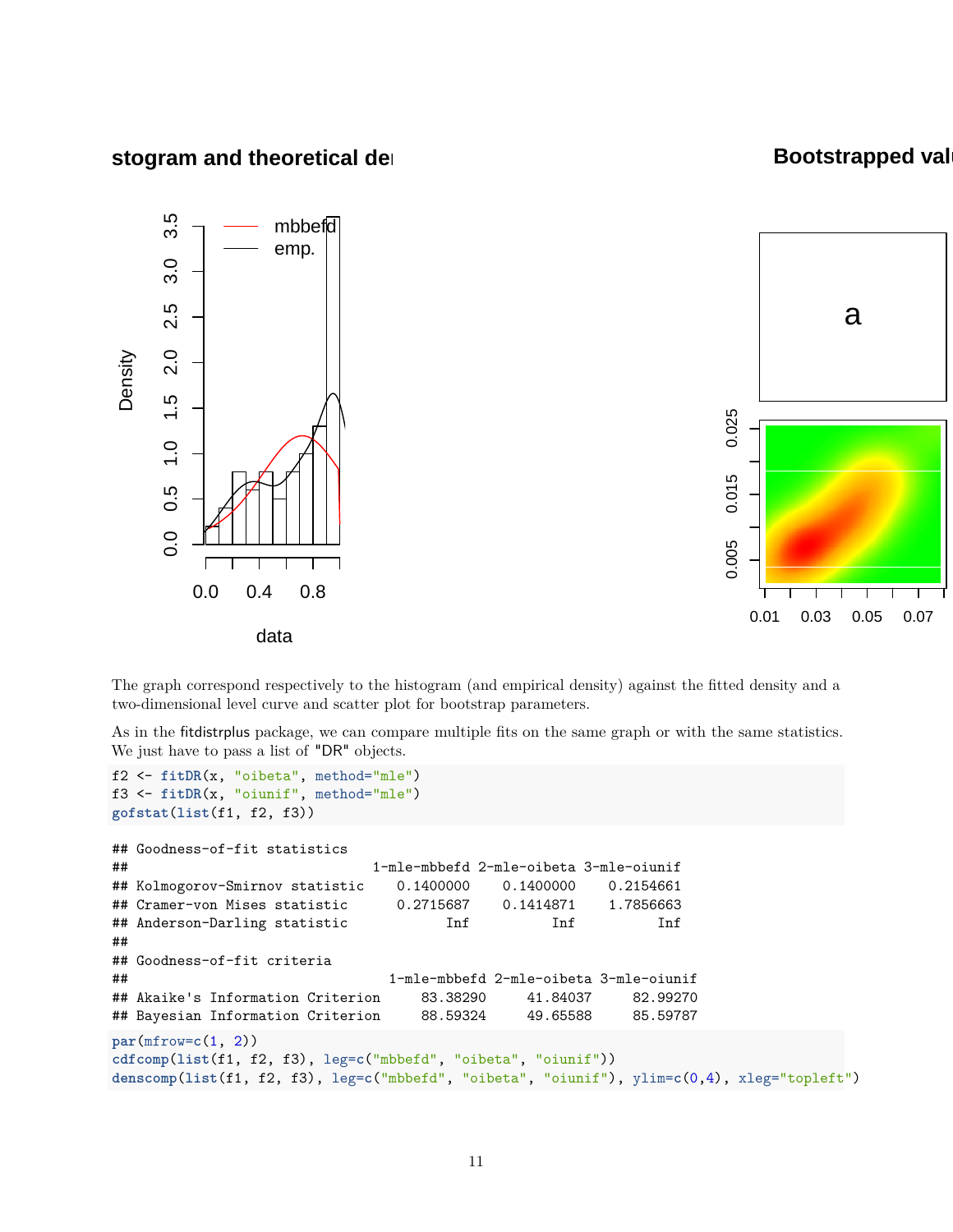

Of course, we can also compare the different fitted exposure curves using the function eccomp. That is **eccomp**(**list**(f1, f2, f3), leg=**c**("mbbefd", "oibeta", "oiunif"), do.points=FALSE)



**Emp. and theo. exposure curve(s)**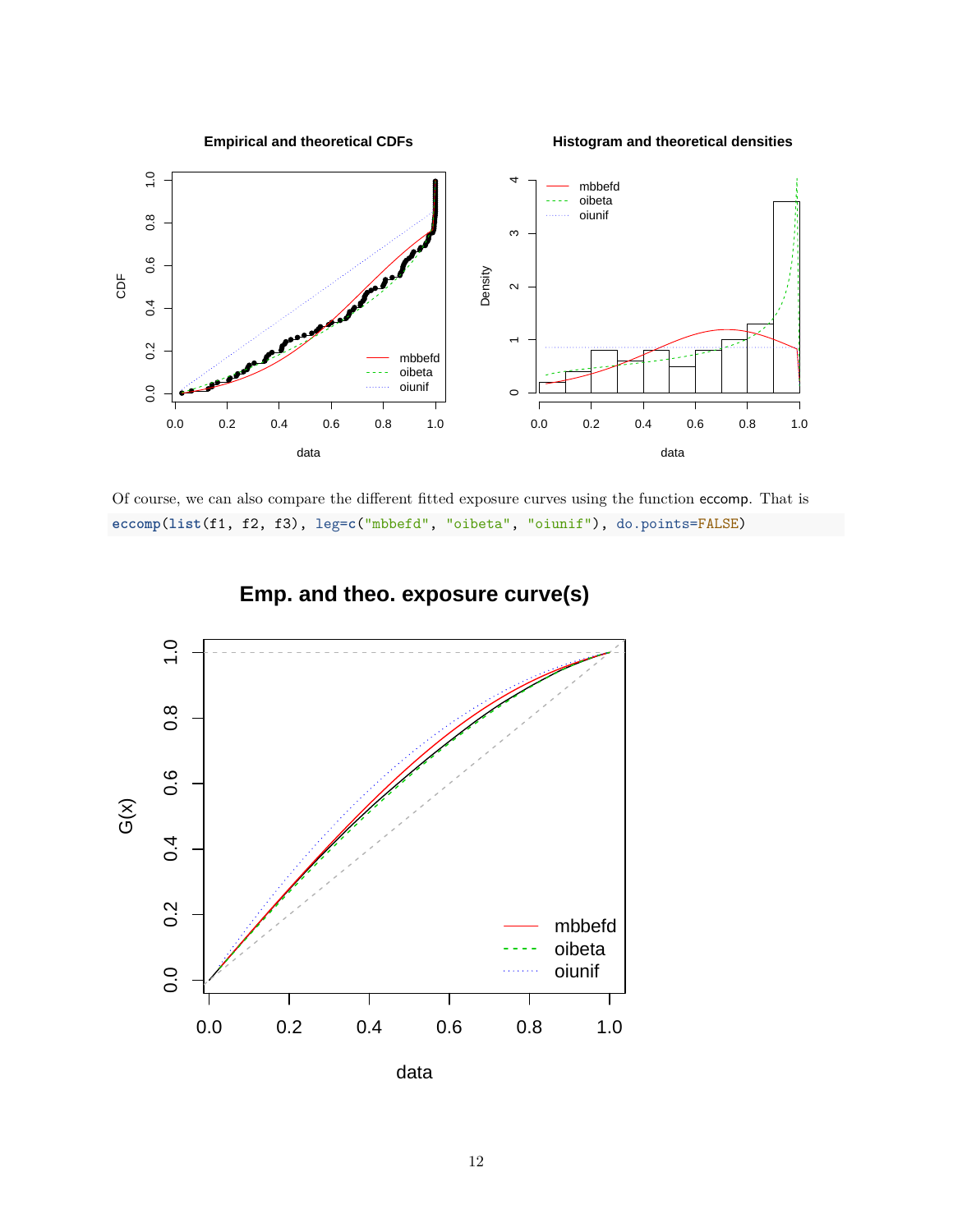## **3.3 Computation of rate on line (example)**

The following example data is taken from the earlier Swiss Re technical paper above. It is the aim to find the risk premium for a per risk WXL cover (fire only) with the limits

CHF 3*,* 500*,* 000 xs CHF 1*,* 500*,* 000

The total gross net premium income (GNPI) is CHF 95*,* 975*,* 000 in 2004, with an expected loss ratio of 55%. Therefore we have a view on the mean expected loss cost.

The risk profile given by the cedant is from the year 2002. However, instead of re-indexing the historical data to 2004, we back-index the data to 2002 with a factor of 457*/*550 = 0*.*83:

CHF 2*,* 908*,* 182 xs CHF 1*,* 246*,* 364

The data presented below is from the client, with pre-selected exposure curves, in this case the parameter *c* of the MBBEFD curve.

The policies have been grouped into different exposure bands. The mean MPL is simply the average of the lower and upper band.

|         | Mean MPL   | $\rm Gross$ |                       |
|---------|------------|-------------|-----------------------|
| Max MPL | Gross Loss | Premium     | <b>Exposure Curve</b> |
| 000     | 000        | 000'        | Parameter c           |
| 150     | 75         | 33,434      | 1.5                   |
| 250     | 200        | 14,568      | 1.5                   |
| 400     | 325        | 6,324       | 1.5                   |
| 600     | 500        | 4,584       | $\overline{2}$        |
| 800     | 700        | 3,341       | $\overline{2}$        |
| 1,000   | 900        | 1,405       | $\overline{2}$        |
| 1,250   | 1,125      | 1,169       | 3                     |
| 1,500   | 1,375      | 683         | 3                     |
| 1,750   | 1,625      | 613         | 3                     |
| 2,000   | 1,875      | 554         | 3                     |
| 2,500   | 2,250      | 700         | 4                     |
| 3,000   | 2,750      | 552         | $\overline{4}$        |
| 4,000   | 3,500      | 1,194       | 4                     |
| 5,500   | 4,750      | 1,490       | 4                     |
| 9,000   | 7,250      | 4,177       | 4                     |
| 12,500  | 10,750     | 3,527       | 4                     |
| 18,000  | 15,250     | 3,249       | 4                     |
| 24,000  | 21,000     | 2,712       | $\overline{4}$        |
| 36,000  | 30,000     | 2,588       | 4                     |
| 48,000  | 42,000     | 1,988       | $\overline{4}$        |
| 72,000  | 60,000     | 657         | $\overline{4}$        |
| 90,000  | 81,000     | 1,918       | 4                     |

In order to use the exposure curves we need the expected loss and the deductible as % of the MPL. We have to consider three scenarios: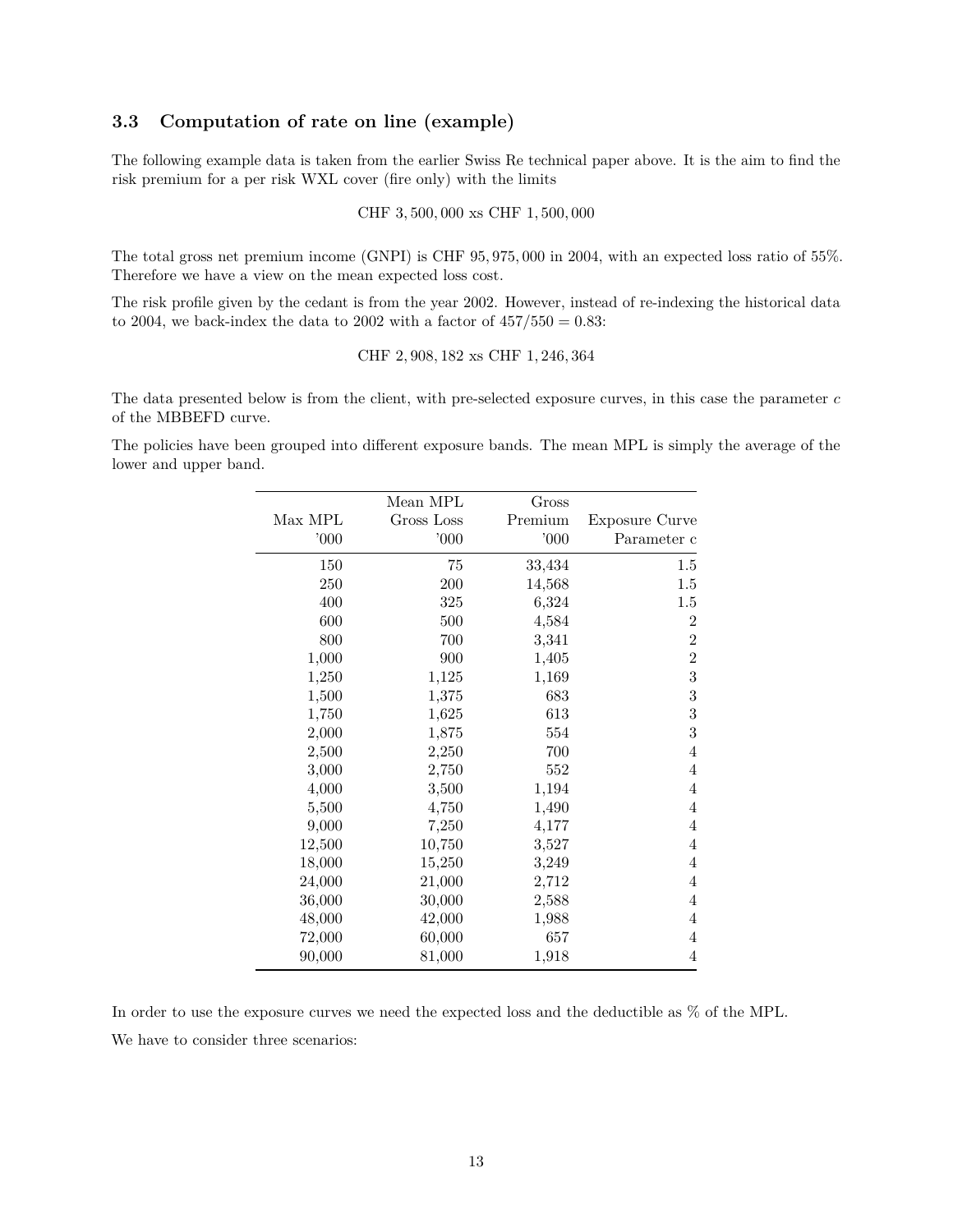#### **3.3.1 Losses below deductible**

Losses with a maximum MPL below the deductible are not relevant and hence no reinsurance premium needs to be calculated.

#### **3.3.2 Losses above deductible, but below limit**

As an example I use the band that has a maximum MPL of CHF 4m, with a mean MPL gross loss of CH 3.5m and gross premium of CH 1.194m.

The client would retain 1,246/3,500=35.6% of the maximum MPL. Using our exposure curve we can read of that this would reduce our expected claims burden by 79.5%.

Therefore the reinsurance premium for this band is  $1,194k \cdot 20.5\% = 244.8k$ .

### **3.3.3 Losses above limit**

Here I select the band with a maximum MPL of CHF 90m and a mean gross MPL of CHF 81m. Because of the limit of CHF 4154.5 only that amount matters. From the exposure curve we can read of again the average proportion of loss paid by the cedant 0.8%.

To calculate the premium we first have to derive the proportion of premium that is attached to the risk below the limit: 4,155k/8,100k · 1,918k=98.4k.

Multiplying the premium with the reinsurer's share of the loss gives us a premium of CHF 23.4k.

### **3.3.4 Rate on Line**

For the overall portfolio we can calculate the rate on line, which is the loss cost of the layer compared to the total loss cost, using the expected loss ratio of 55%:

```
XL_ROL <- function(Deductible, Limit, MaxMPL,
                   MeanMPL, GrossPremium, C, ULR){
  DedPerMPL <- Deductible / ifelse(MaxMPL < Deductible, Deductible,
                                   ifelse(MaxMPL<Limit, MaxMPL, Limit))
  LossShare <- 1 - apply(cbind(DedPerMPL, C), 1,
                         function(x){
                           ecMBBEFD(x[1],
                                          b=swissRe(x[2])['b'],
                                          g=swissRe(x[2])['g'])
                           })
  NetPremium <- GrossPremium * ifelse(MaxMPL < Limit, 1,
                                       Limit/MaxMPL)
  XL_Premium <- NetPremium * LossShare
  # Rate on Line
  sum(XL_Premium)/sum(NetPremium)*ULR
}
rol <- XL_ROL(Deductible = D,
              Limit = L,MaxMPL = ClientData$MaxMPL,
              MeanMPL = ClientData$MeanMPLGrossLoss,
              GrossPremium = ClientData$GrossPremium,
              C=ClientData$ExposureCurve, ULR=0.55)
```